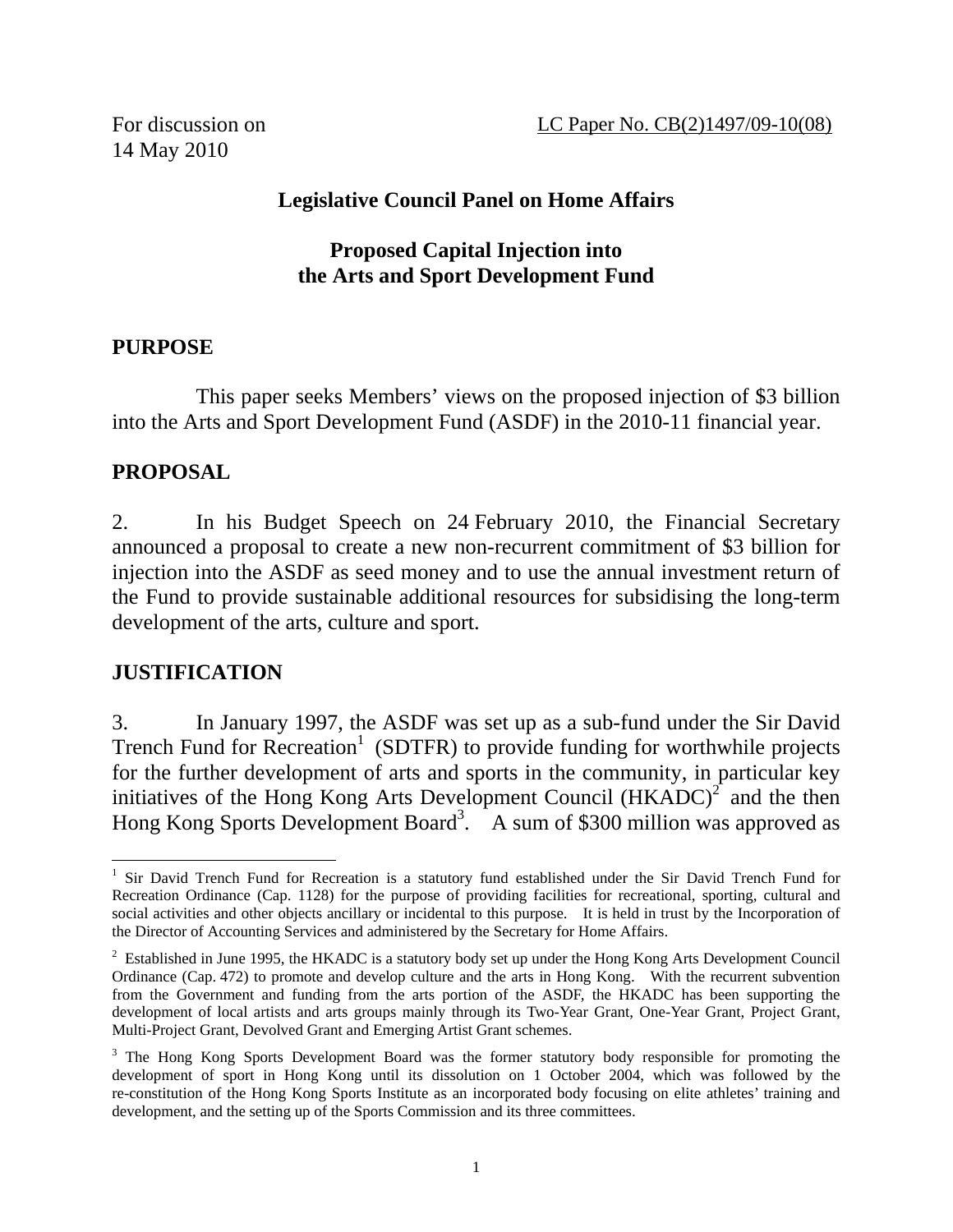a one-off injection to support these initiatives. The allocation between the arts and sports portions of ASDF was \$160 million and \$140 million respectively. The Finance Committee (FC) approved further capital injections into the ASDF of \$80 million (\$40 million each for the arts and sports portions) on 26 January 2007 and \$150 million (\$60 million for the arts portion and \$90 million for the sports one) on 20 February 2009. As at 31 March 2010, the uncommitted balance of the arts and sports portions of the Fund was \$35.7 million and \$88.1 million respectively. Summaries of the arts and sports projects supported over the past three financial years are at **Annexes A** and **B** respectively.

4. Based on the present rate of grant disbursement, we expected that in order to maintain our support for key arts and sports projects, we would need to seek FC's approval for a further capital injection into the ASDF in the 2011-12 financial year. The absence of a stable and substantial source of funding has made it difficult to support worthwhile arts and sports projects on a sustained basis, especially for initiatives that may require financial support over a prolonged period. Based on the assumption of an average annual investment return rate of 4 to 5% in the long run, the proposed injection of \$3 billion may generate around \$120 to \$150 million of annual investment proceeds. This income, to be shared between the arts and sports portions equally, would provide regular financial support to worthwhile arts and sports projects and also allow the ASDF to build up a reserve to counter fluctuations arising from market volatility.

5. We have reviewed the use of the ASDF, including the scope for supporting new initiatives, as well as the mechanisms for processing and vetting ASDF applications. Based on the outcome of this review, our proposed way forward is outlined below.

## **PROPOSED FUTURE USES OF THE ASDF**

## **Arts Projects**

6. At present, the arts portion of the ASDF primarily supports the schemes or projects initiated or recommended by the HKADC, particularly to promote the development of small and medium-sized arts groups, the nurturing of budding artists, and the community appreciation of and participation in culture and the arts. The yearly approved funding through the ASDF to the HKADC increased from \$19.6 million in 2007-08 to \$27.1 million in 2009-10.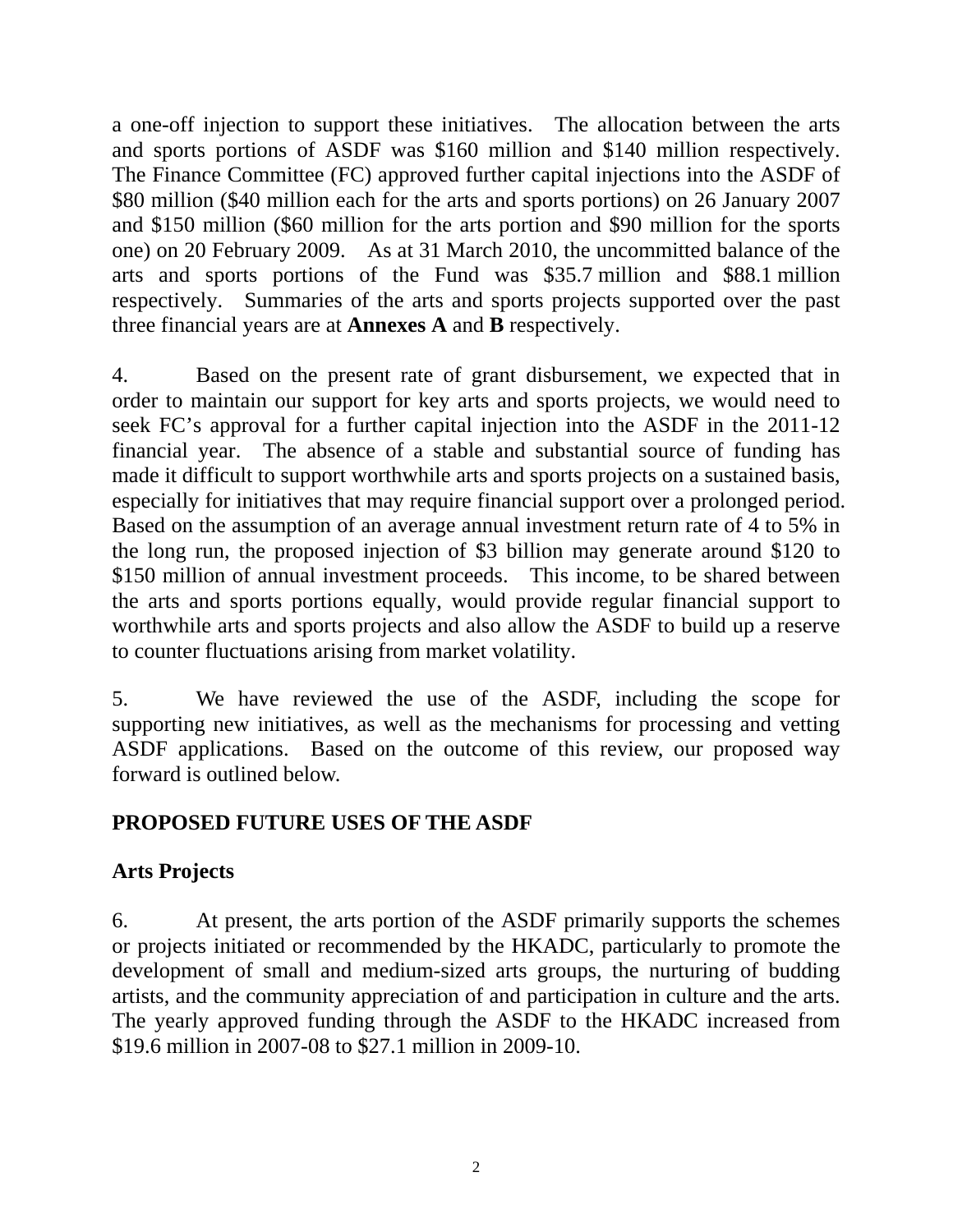7. In line with our vision to strengthen the cultural software through arts programme development, audience building, manpower training and arts education, it is our plan to further support the long-term development of the arts and cultural sector with increased annual funding to support more projects through the HKADC following the proposed injection into the ASDF.

8. Past experience has also indicated that there are bigger scale arts and cultural projects worth supporting that may not have ready access to public funding support. The additional investment income generated from the proposed injection will allow us to consider supporting significant projects that are conducive to building up a vibrant local arts scene and boosting the city's standing in the world cultural map so as to complement the West Kowloon Cultural District project. For this reason, in addition to our continuous support to the HKADC to promote the arts sector and the Secretary for Home Affairs (SHA)'s disbursement of funds to worthwhile initiatives that will make a significant contribution to the further development of the arts and culture in the community, an advisory committee consisting mainly of non-government officials will be established to advise SHA on the apportionment of funds from the arts portion of the ASDF, taking into account resources available, to the key areas set out in paragraphs 12 and 13 below.

# **Detail**

## *(a) Support to the Arts Sector through HKADC*

9. Following the current practice, funds will be allocated to the HKADC from the arts portion of the ASDF to support the schemes/ projects on the four existing broad categories as follows –

- (a) Budding Grant Scheme schemes/ projects that aim to support debut or budding artists so as to give them performance and exhibition opportunities;
- (b) Support Scheme for Budding Artists schemes/ projects that aim to support budding artists with recognised potential including funding their internship with established arts institutions locally or overseas;
- (c) Support for Small and Medium-sized Arts Groups schemes/ projects that aim to support small and medium-sized arts groups, including the multi-project grant scheme that offers support to more than one project proposed by an applicant arts group; and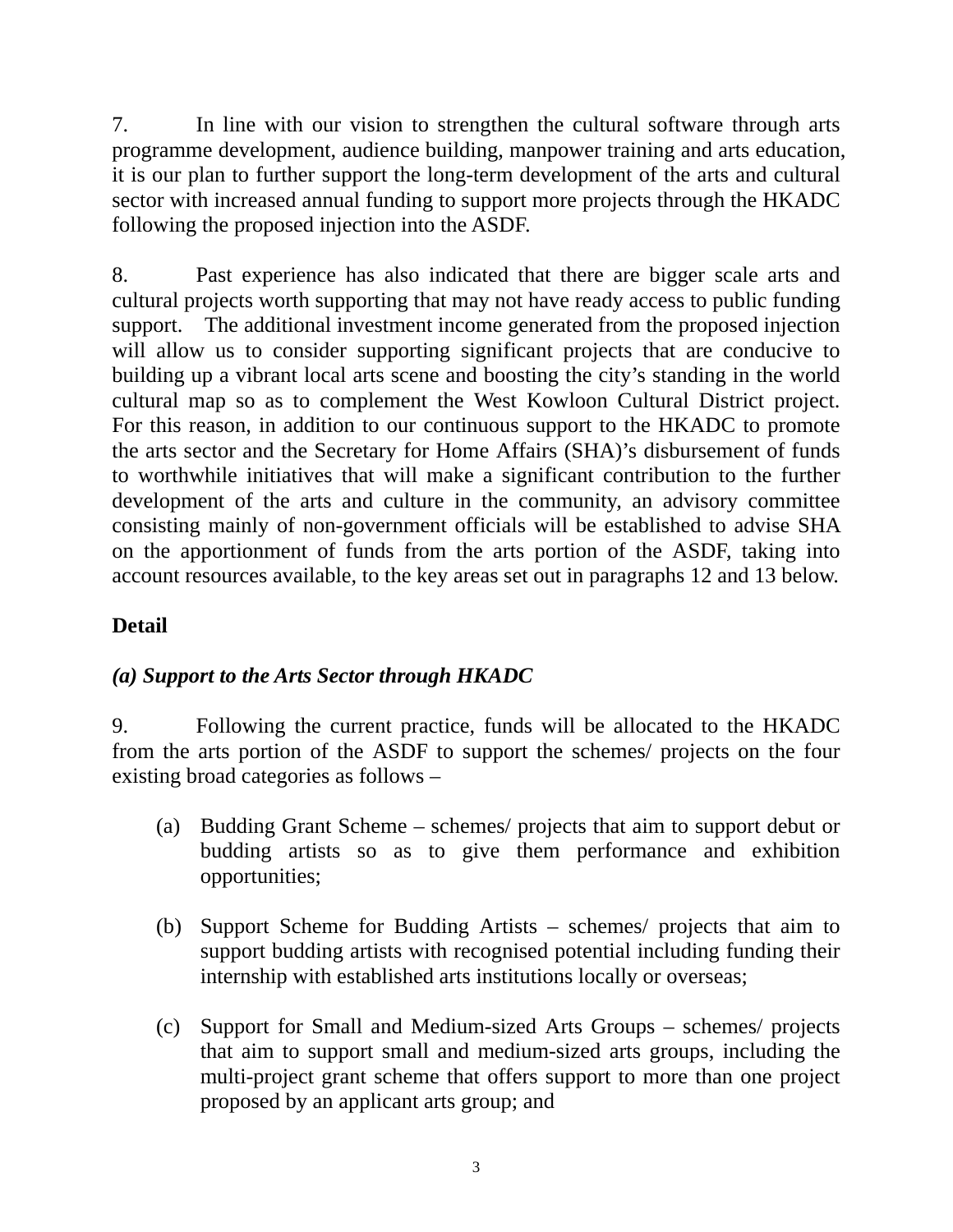(d) Arts Education, Arts Promotion and Community Participation – schemes/ projects that target enhancing student and community appreciation of and participation in culture and the arts, including projects organised in partnership with the District Councils, non-governmental organisations and business entities to bring culture and the arts more accessible to the community.

10. Taking into account the average volume of grants approved in the past few years, for planning purposes, we propose that an enhanced provision of around \$30 million be reserved annually for the above schemes/ projects undertaken or recommended by HKADC. In accordance with the prevailing eligibility criteria of the HKADC, the subsidy level sought for such schemes/ projects is up to a ceiling of \$2 million (with the exception of schemes/ projects initiated by the HKADC itself).

## *(b) Funding for Arts and Cultural Proposals*

11. The newly established advisory committee will advise SHA on, inter alia, how the remainder of the arts portion of the ASDF should be used to fund arts and cultural proposals initiated by individuals or organizations. For the reason given in paragraph 8 above, the proposed funding mechanism whereby applications are assessed by the advisory committee should seek to support –

- (a) schemes/ projects of a larger scale than those normally funded by the HKADC, with a subsidy level of above \$2 million ; and
- (b) longer-term yet time-limited programmes, the implementation of which would otherwise not be possible without a regular source of funding during the implementation period.

12. Detailed funding criteria, including any themes and/or priorities (such as audience building) to be set for inviting funding applications, assessment criteria and control mechanism, would be worked out by the committee to be established. The advisory committee would also advise on the ceiling amount of the grants to be disbursed, to ensure that the total grants approved in a year would not exceed the investment return generated from the previous year.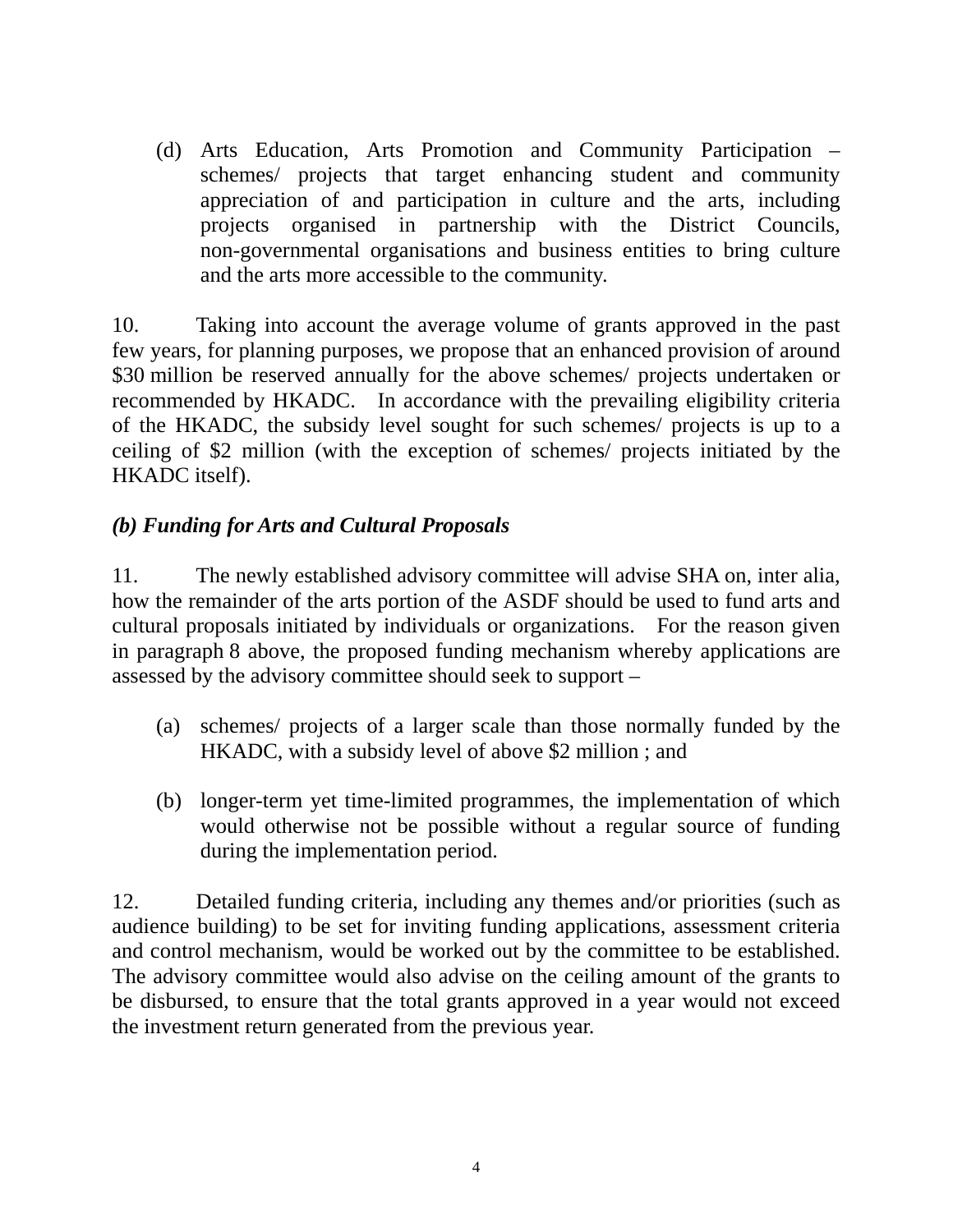#### **Sports Projects**

13. The sports portion of the ASDF is an important source of funding for the development and promotion of sport in Hong Kong. The average amount of funding approved for sports projects since the inception of the ASDF is about \$24 million per year. At present, the sports portion of the ASDF supports projects in the following categories -

- (a) support for athletes to prepare for and participate in major international and national games;
- (b) the hosting of major international sports events by National Sports Associations (NSAs) and other sports organisations; and
- (c) "one-off" initiatives that are important to the development and promotion of sport in Hong Kong.

14. With the frequency of international competitions (including events held in Hong Kong) increasing and the number of Hong Kong athletes taking part in such events also on the rise, the amount of funding required for sports projects has also increased significantly in recent years – the annual average of grants approved in the last three financial years reached \$36 million. The additional investment income generated from the proposed capital injection will not only enable us to strengthen our support for projects in the above categories, but also allow us to consider supporting new projects.

15. When considering which new sports projects should be supported, and how existing ones should be strengthened, we proposed that the Sports Commission<sup> $\overline{4}$ </sup> (SC), as the highest-level advisory committee on sports policy, should assume the over-arching advisory role for disbursement of the sports portion of the ASDF. In this connection, we propose to consult the SC annually on the broad areas to be supported (which may include existing programmes and new initiatives), having regard to sports policy objectives and the specific needs of the sports community. Similar to the arts portion of the ASDF, the SC could also

 $\overline{a}$ <sup>4</sup> Established on 1 January 2005, the SC advises the Government on the policies, strategies and implementation framework of sports development in Hong Kong; and the provision of funding and resources in support of sports development, taking into account the input from various stakeholders in sport through partnership and collaboration. The SC is underpinned by three Committees, namely the Community Sports Committee, the Elite Sports Committee and the Major Sports Events Committee, which help develop and promote community sport, elite sport and major sports events. SHA is the Chairman of the SC, which has 16 non-official members and one official member (Director of Leisure and Cultural Services).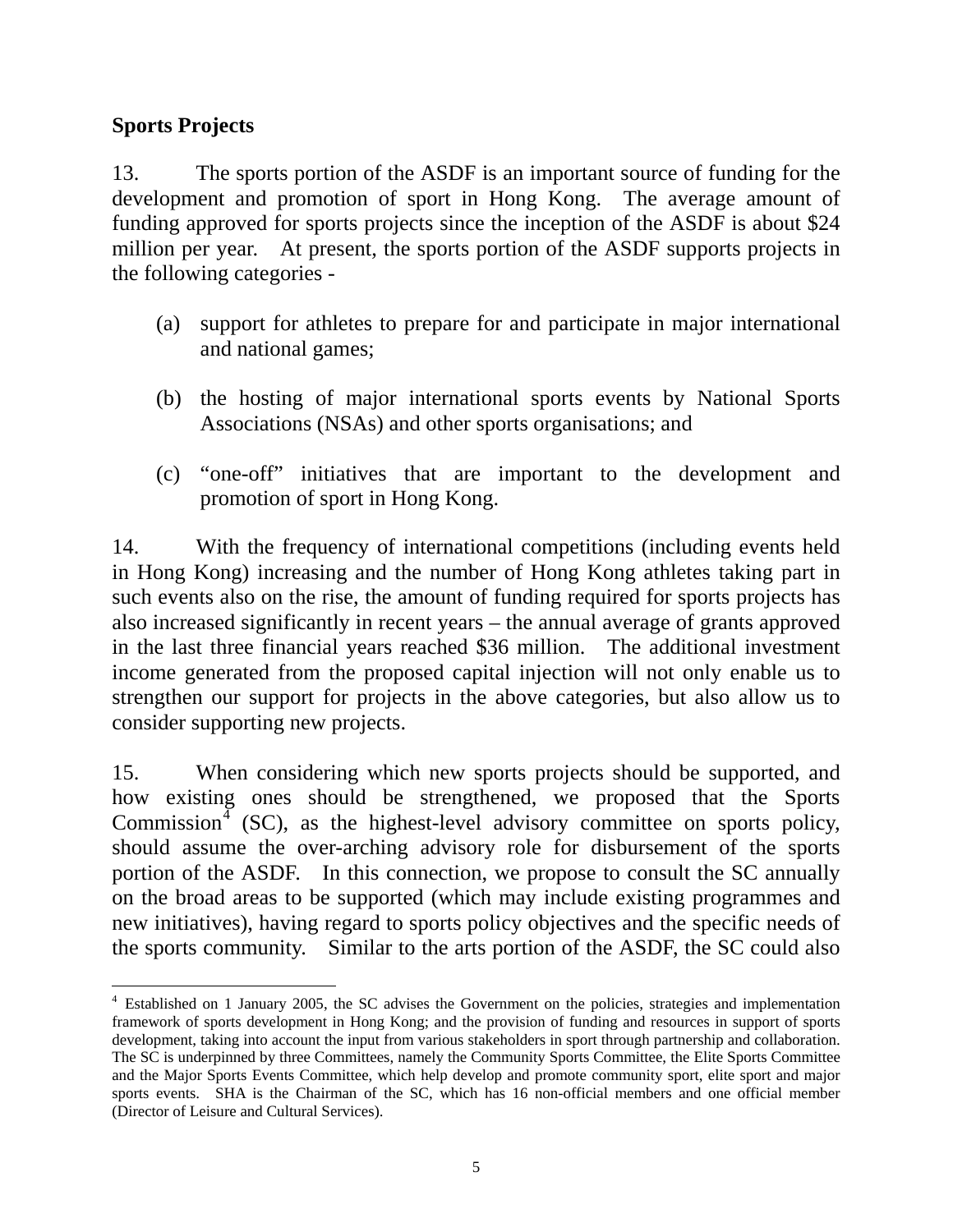advise on the ceiling amount of the grants to be disbursed, to ensure that the total grants approved in a year would not exceed the investment return generated from the previous year.

16. Once the SC has endorsed the broad framework for funding, the three committees of the SC, which have responsibility for community sport, elite sport and major sports events would consider individual applications for grants, subject to any conditions imposed by the SC.

17. We have yet to consult SC on the broad areas to be supported in the coming year, but as an illustration, we may invite the SC to consider supporting projects in the following areas -

- (a) support for team sports that have the potential for greater spectator appeal and public participation. For example, additional funding could be allocated to NSAs to hire high-performance coaches and to take part in more overseas training and competitions to raise playing standards;
- (b) upgrading school and district-level programmes to boost community participation in sport, for example through the creation of more training and competition opportunities; and broadening the ambit of the Hong Kong Games and other community-wide projects; and
- (c) on the basis of the recommendations of the Football Task Force, allocating resources to implement the recommendations of the consultancy study on the development of local football.

18. We envisage that funding support to the projects mentioned above could be of the order of \$25 million to \$30 million a year. We would also consider ways to strengthen support to the existing programmes listed in paragraph 13 above. For example, we will consider increasing the number of international sports events for which we grant funding to athletes for preparation and participation, and making additional funding available to NSAs for marketing "M" Mark events<sup>5</sup>. We expect that about \$30 million to \$40 million would be required annually to support and strengthen existing programmes.

<sup>&</sup>lt;sup>5</sup> The "M" Mark System was launched in November 2004 with a view to nurturing more sustainable major sports events in Hong Kong. An "M" Mark status is awarded to recognised major sports events held in Hong Kong which meet a number of eligibility criteria. Support measures including the provision of matching grant can be made available to "M" Mark events in their first few years to help them develop into sustainable undertakings.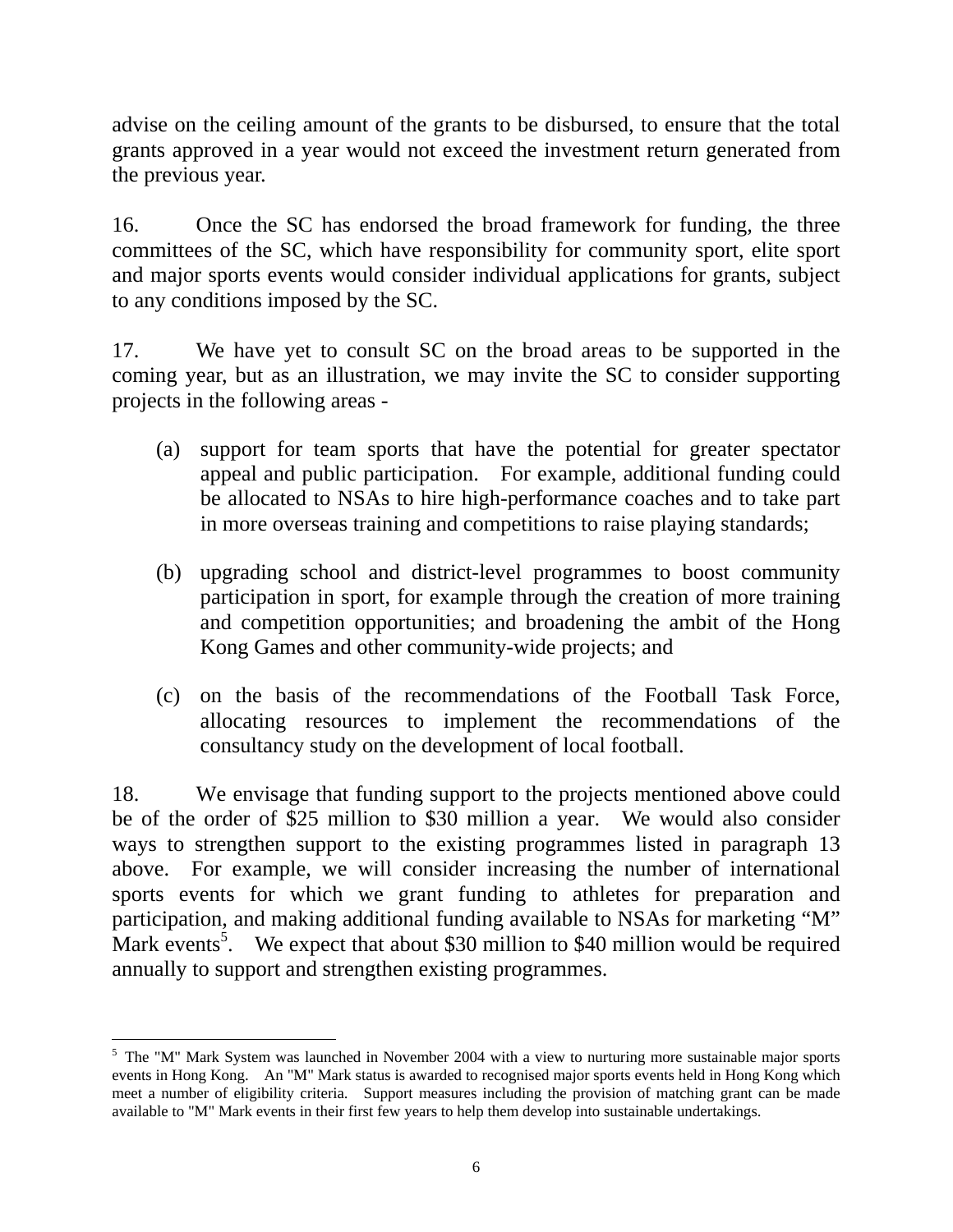19. For both the arts and sports portions of the Fund, the Home Affairs Bureau (HAB) and the Leisure and Cultural Services Department (LCSD) would conduct preliminary assessments of the applications, the findings of which would then be considered by the respective advisory committees before submission to SHA for approval. Upon receipts of grants, recipients would have to comply with conditions regarding the submission of evaluation reports and statements of accounts in respect of completed projects. Any unspent balance would be returned to the Fund.

#### **INVESTMENT AND MAINTENANCE REQUIREMENT OF ASDF**

20. The ASDF is a sub-fund under the SDTFR established under the Sir David Trench Fund for Recreation Ordinance (Cap. 1128). The Director of Accounting Services (DAS) is the statutory trustee of the SDTFR and is responsible for managing the related investment and accounting work. As required by the Ordinance, the Government has set up the Sir David Trench Fund for Recreation Investment Advisory Committee (the Committee), which sets the investment strategies for the SDTFR and its various sub-funds and advises on matters in relation to investment. The existing framework, which is statutory in nature, will continue after the proposed capital injection into the ASDF.

21. The investment guideline of the ASDF is based on a prudent and conservative principle, and the current investments include fixed deposits and bonds. The proposed injection of \$3 billion will be used as seed money. Through the annual investment return, the seed money will provide the ASDF with additional and sustainable resources to subsidise the long-term development of sports, culture and arts. HAB will work with the Treasury on the future investment strategy having regard to the forecast annual funding requirements and consult the Committee on the proposed strategy. The objectives will be to generate sufficient investment returns to support grants to approved projects under both the arts and sports portions while maintaining the capital base (i.e. the \$3 billion capital injected). However, to allow flexibility for worthwhile or time-critical arts and sports projects to be supported in times of high market volatility, we propose that SHA should be allowed to authorise the use of part of the ASDF capital base if the investment return in a particular year should the accumulated surplus be inadequate to meet the funding needs. This would ensure that sustained efforts to promote sport, culture and arts would not be disrupted by short-term fluctuations in the investment markets.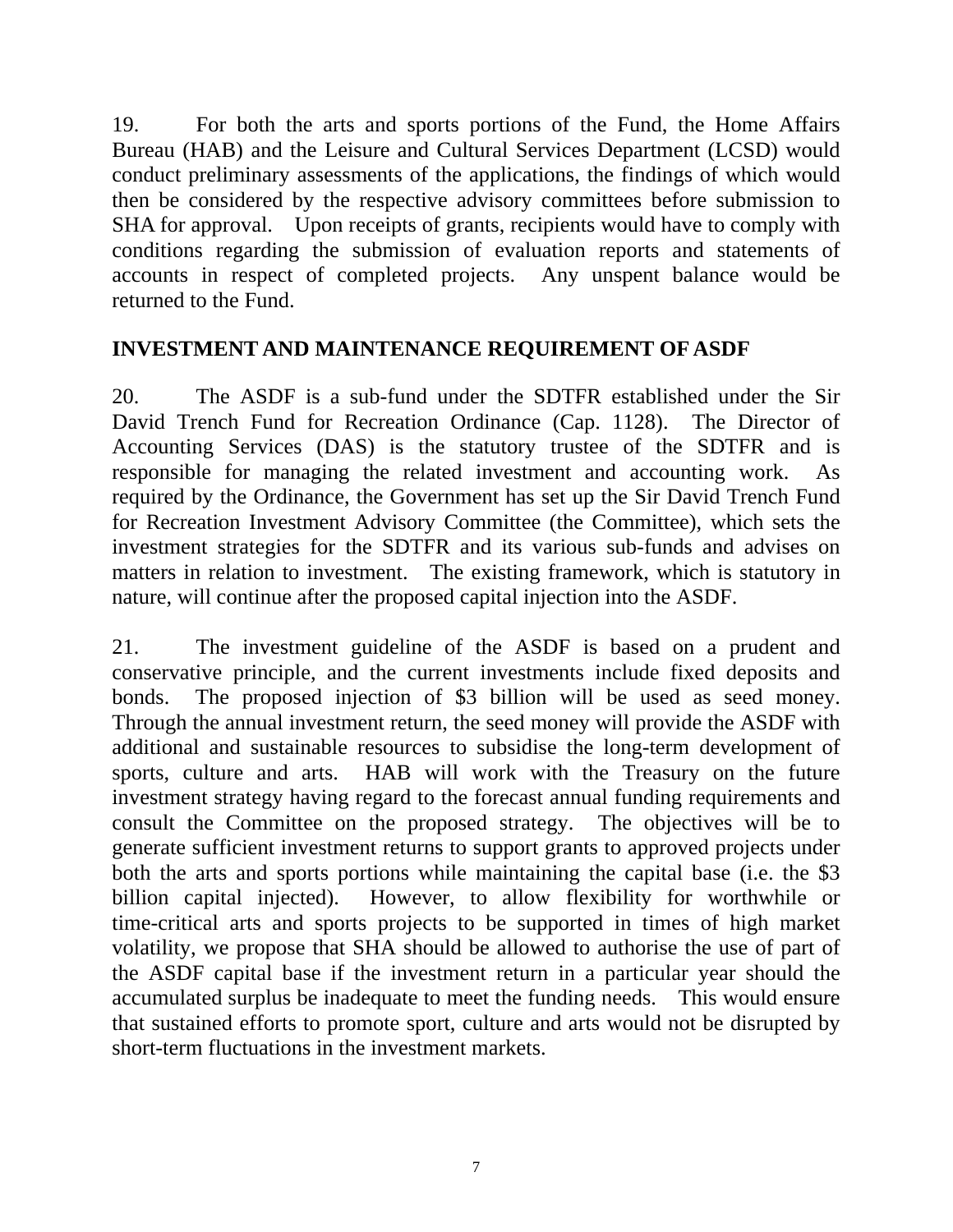#### **FINANCIAL IMPLICATIONS**

22. We propose a one-off injection of \$3 billion into the ASDF in 2010-11. The additional workload arising from the administration and operations of the ASDF will initially be absorbed by HAB, LCSD and The Treasury. Upon approval of the proposed injection, we will review the staffing requirements having regard to the actual operational needs.

# **PUBLIC CONSULTATION**

23. On the arts portion of the ASDF, we have briefed HKADC and the Funding Committee for the Performing Arts on our proposals to enhance support to the small and medium-sized arts sector through HKADC, and provide resources to other worthwhile arts and cultural projects initiated by arts practitioners. The proposals were well-received.

24. As for the sports portion, we have not consulted the SC yet, as its next meeting will not be held until June 2010. That being the case, we have consulted the Vice-Chairman of the SC, and the Chairmen of the relevant committees, and they indicated their support for the proposed capital injection and the revised approval mechanisms, which would increase the level of participation of the SC and its committees in the ASDF funding process.

#### **ADVICE SOUGHT**

25. Members are invited to comment on the proposed injection of funds into the ASDF. Subject to Members' views, we intend to seek FC's approval for the proposed capital injection of the \$3 billion into the ASDF within the current legislative session.

**Home Affairs Bureau May 2010**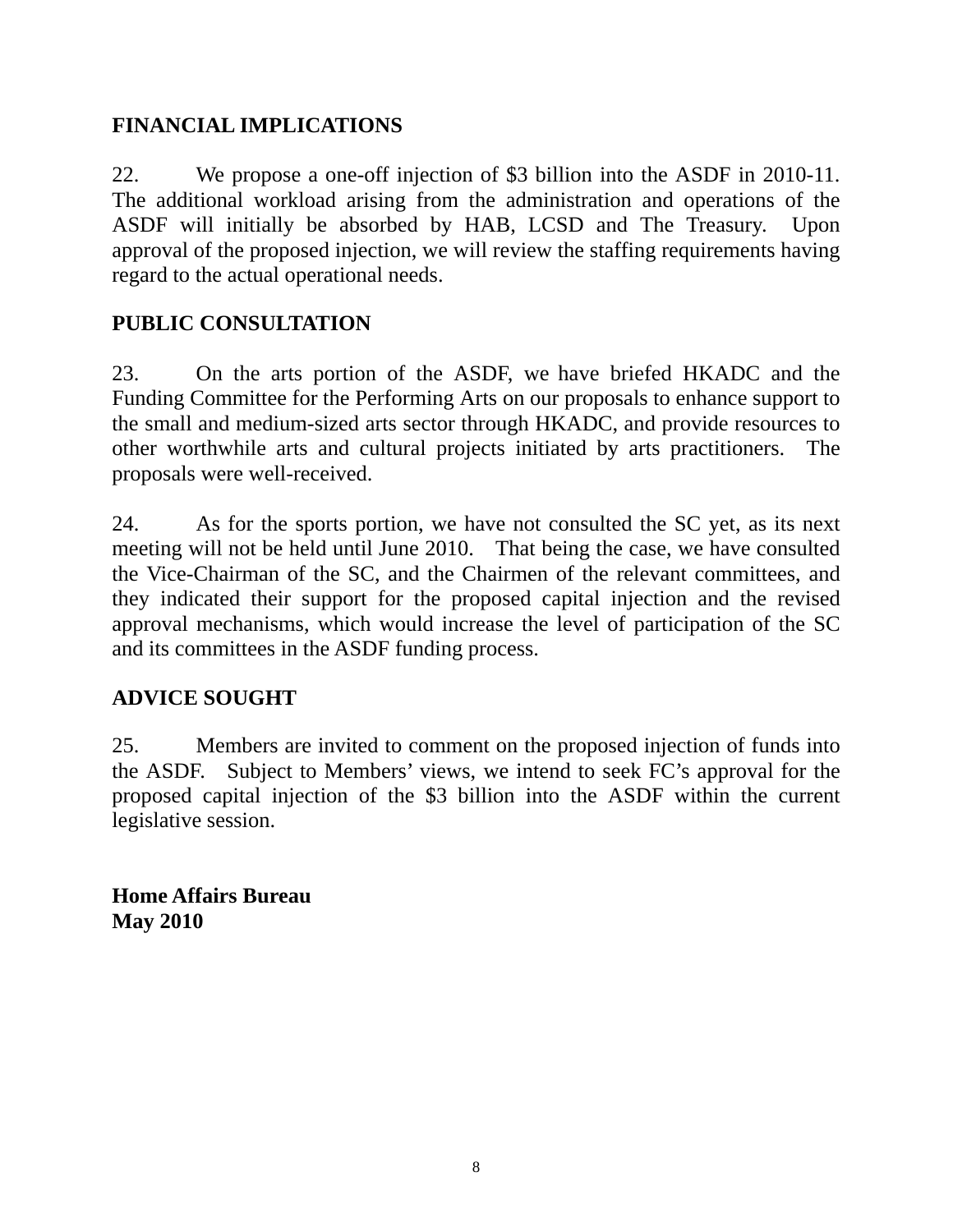#### **Annex A**

| <b>Nature of Projects</b>                                            | Number of<br><b>Projects</b> | Amount<br>Approved (\$) |
|----------------------------------------------------------------------|------------------------------|-------------------------|
| <b>Budding Grant Scheme</b>                                          | 4                            | 5,850,000               |
| <b>Support Scheme for Budding</b><br><b>Artists</b>                  | 5                            | 9,170,000               |
| Support for Small and<br>Medium-sized Performing Arts<br>Groups      | 5                            | 15,127,500              |
| <b>Arts Education, Arts Promotion</b><br>and Community Participation | 22                           | 37,339,700              |
| <b>Total</b>                                                         | 36                           | 67,487,200              |

#### **Approved Arts Schemes/Projects by Category between 1 April 2007 and 31 March 2010**